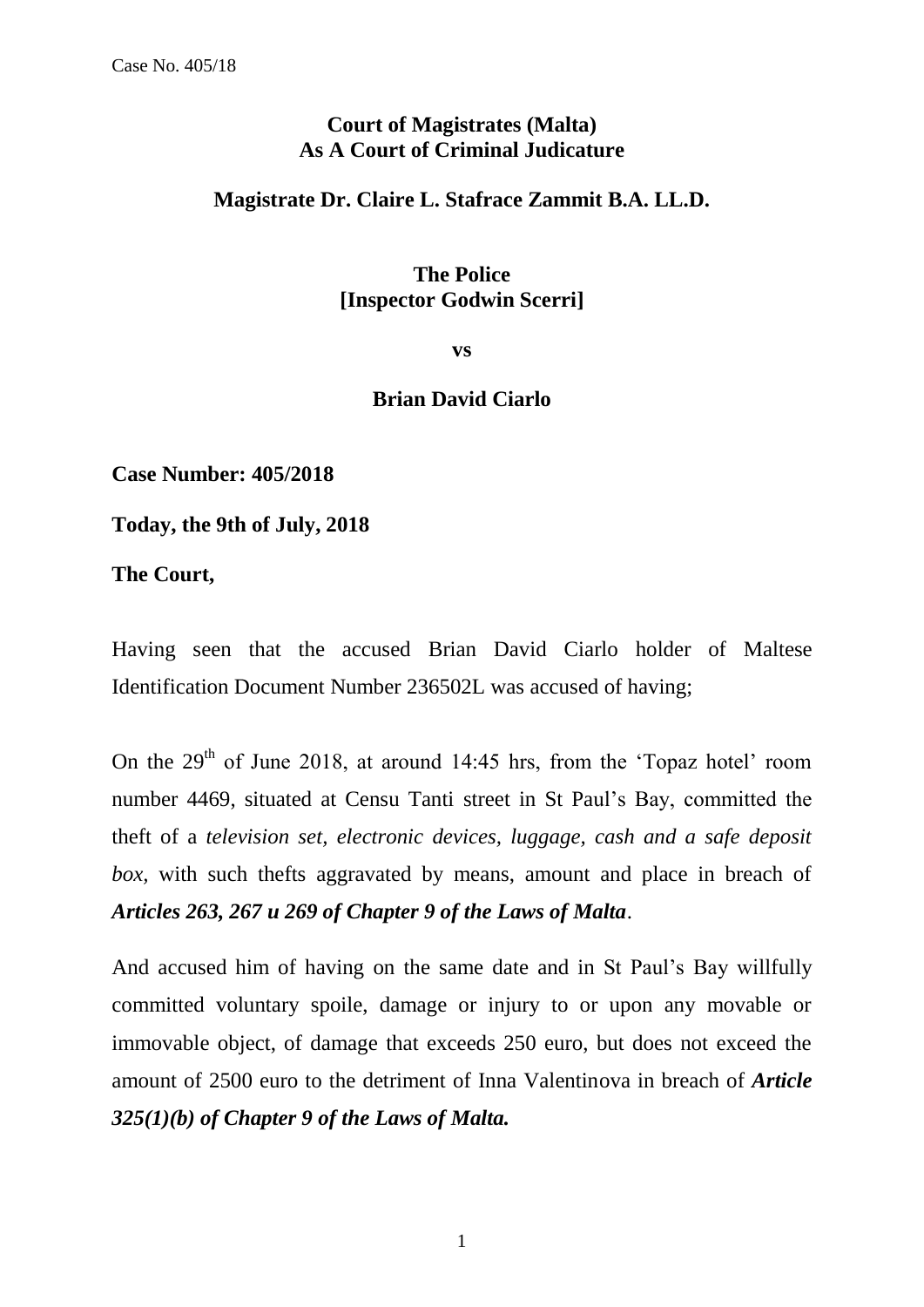And accused him of having on the 25th of June 2018, at around 17:00 hrs, from the 'Topaz hotel' room number G169, situated at Censu Tanti street in St Paul's Bay, committed the theft of a *television set, electronic devices, jewelry, and clothing*, with such thefts aggravated by means, amount and place in breach of *Articles 263, 267 u 269 of Chapter 9 of the Laws of Malta.*

And accused him of having on the 1st of June 2018, at around 15:30 hrs, from the 'Bugibba hotel' room number 203, situated in Tourist street in St Paul's Bay, committed the theft of a *television set*, with such theft aggravated by means, amount and place in breach of *Articles 263, 267 u 269 of Chapter 9 of the Laws of Malta.*

And accused him of having on the  $16<sup>th</sup>$  of May 2018, at around 23:00 hrs, from number 52 Mayfair Crt situated in Alka street in St Paul's Bay, committed the theft of a bicycle, with such theft aggravated by value, time and place in breach of *Articles 267, 270 and 269 of Chapter 9 of the Laws of Malta.*

The Court was requested to consider Mr Brian David Ciarlo as a recidivist in breach of *Articles 49, 50 &289 of Chapter 9 of the Laws of malta.*

Having seen all documents;

Having seen the guilty plea by accused and he confirmed his guilty plea after that he was given considerable time to reconsider;

Having seen that almost all of the res furtiva has been returned.

On the above basis and upon seeing Articles 263, 267, 269, 325(1)(b), 270, 49, 50 and 289 of Chapter 9 of the Laws of Malta finds accused Brian David Ciarlo guilty of all charges and condemns him to two (2) years imprisonment.